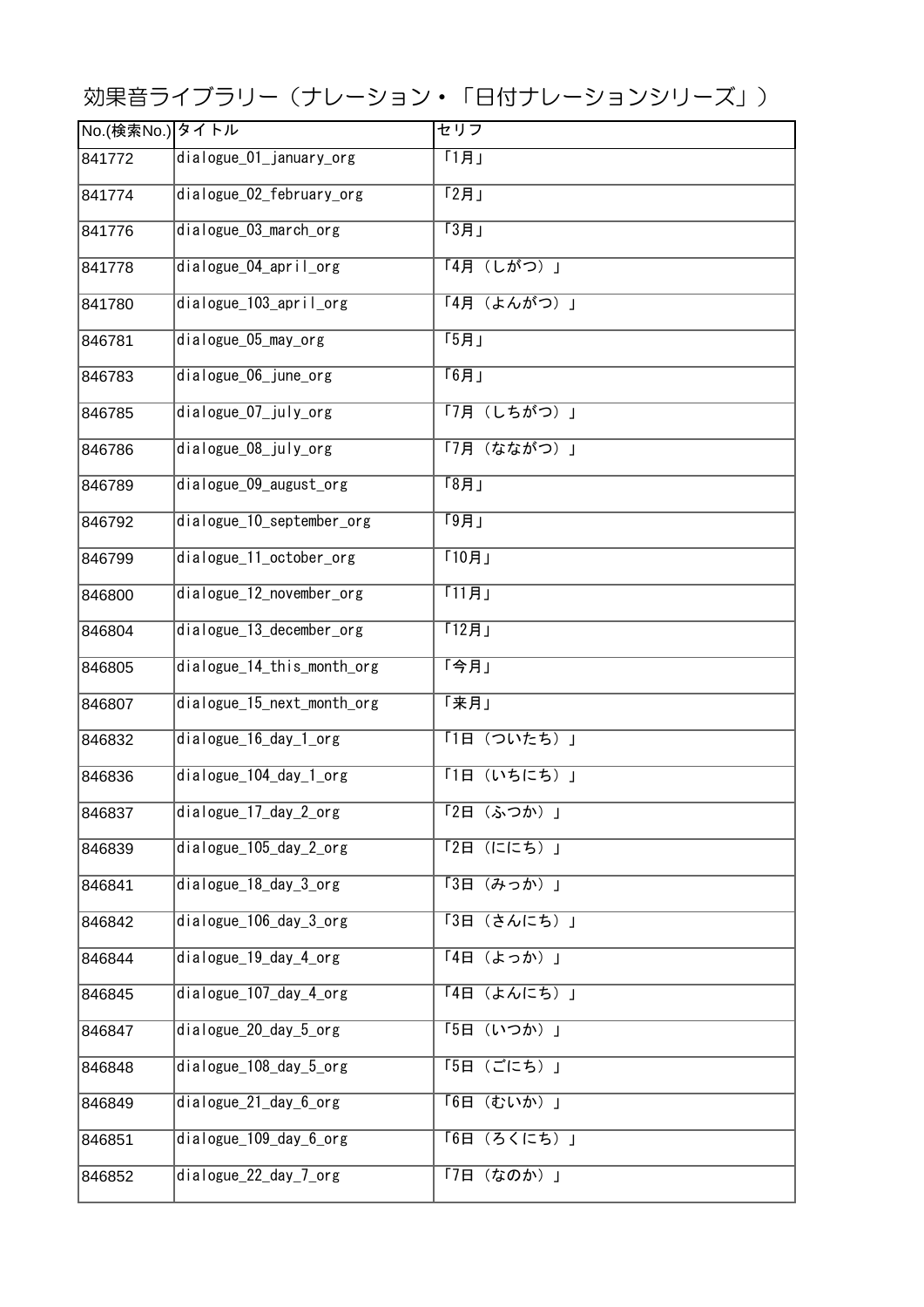| 846855 | dialogue_110_day_7_org   | 「7日(ななにち)」                       |
|--------|--------------------------|----------------------------------|
| 846863 | dialogue_23_day_8_org    | 「8日 (ようか)」                       |
| 846864 | dialogue_111_day_8_org   | (はちにち)」<br>F8E                   |
| 846866 | dialogue_24_day_9_org    | 「9日 (ここのか)」                      |
| 846870 | dialogue_112_day_9_org   | 「9日 (くにち) 」                      |
| 846872 | dialogue_25_day_10_org   | 「10日 (とおか)」                      |
| 846876 | dialogue_113_day_10_org  | 「10日 (じゅうにち)」                    |
| 846877 | dialogue_26_day_11_org   | [11B]                            |
| 846878 | dialogue_27_day_12_org   | [12E]                            |
| 846883 | dialogue_28_day_13_org   | [13B]                            |
| 846885 | dialogue_29_day_14_org   | [14B]                            |
| 846956 | dialogue_30_day_15_org   | 15H                              |
| 846958 | dialogue_31_day_16_org   | [16E]                            |
| 846960 | dialogue_32_day_17_org   | [17E]                            |
| 846961 | dialogue_33_day_18_org   | [18E]                            |
| 846962 | $dialogue_34_day_19_0rg$ | [19E]                            |
| 846964 | dialogue_35_day_20_org   | 120B                             |
| 846966 | dialogue_36_day_21_org   | [21H]                            |
| 846968 | dialogue_37_day_22_org   | 122H                             |
| 846972 | dialogue_38_day_23_org   | $\overline{\Gamma 23\boxplus J}$ |
| 846973 | dialogue_39_day_24_org   | 124H                             |
| 855579 | dialogue_40_day_25_org   | [25B]                            |
| 855581 | dialogue 41 day 26 org   | 126H                             |
| 855583 | dialogue_42_day_27_org   | [27F]                            |
| 855584 | dialogue_43_day_28_org   | 128H                             |
| 855591 | dialogue_44_day_29_org   | 129H                             |
| 855596 | dialogue_45_day_30_org   | [30E]                            |
| 855597 | dialogue_46_day_31_org   | [31H]                            |
| 855600 | dialogue_47_early_org    | 「上旬」                             |
| 855601 | dialogue_48_mid_org      | 「中旬」                             |
| 855603 | dialogue_49_late_org     | 「下旬」                             |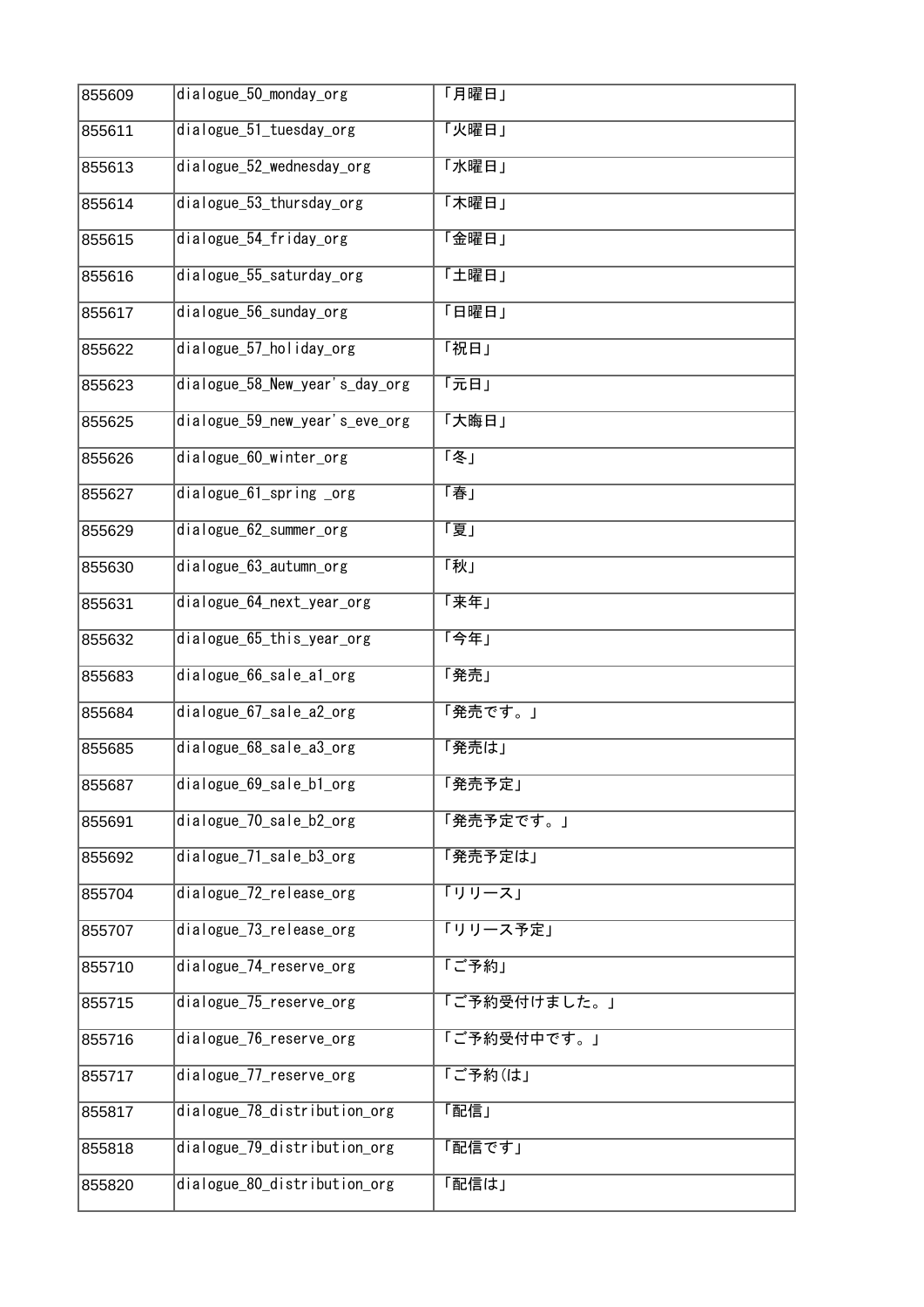| 855822 | dialogue_81_distribution_org | 「配信予定」                                |
|--------|------------------------------|---------------------------------------|
| 855823 | dialogue_82_distribution_org | 「配信予定です。」                             |
| 855825 | dialogue_83_start_org        | 「スタート」                                |
| 855826 | dialogue_84_start_org        | 「スタートです。」                             |
| 855827 | dialogue_85_start_org        | 「スタートは」                               |
| 856174 | dialogue_86_end_org          | 「終了」                                  |
| 856175 | dialogue_87_end_org          | 「終了です。」                               |
| 856176 | dialogue_88_plans_org        | 「予定」                                  |
| 856178 | dialogue 89 plans org        | 「予定です。」                               |
| 856183 | dialogue_90_open_org         | 「オープン」                                |
| 856184 | dialogue_91_open_org         | 「オープンです。」                             |
| 856187 | dialogue_92_open_org         | 「オープン予定」                              |
| 856189 | dialogue 93 open org         | 「オープン予定です。」                           |
| 856190 | dialogue_94_campaign_org     | 「キャンペーン」                              |
| 856191 | dialogue_95_campaign_org     | 「キャンペーン中です。」                          |
| 856194 | dialogue_96_campaign_org     | 「キャンペーン期間は」                           |
| 856200 | dialogue_97_period_org       | 「期間は」                                 |
| 856204 | dialogue_98_valid_org        | 「有効です。」                               |
| 856205 | dialogue_99_from_org         | $\sqrt{2\pi\hbar\omega(\sim)}$        |
| 856209 | dialogue_100_to_org          | $\overline{I \sim \pm \sigma (\sim)}$ |
| 856211 | dialogue_101_desu_org        | 「~です。」(パターン1)                         |
| 856213 | dialogue_102_desu_org        | 「~です。」(パターン2)                         |

2020.08.27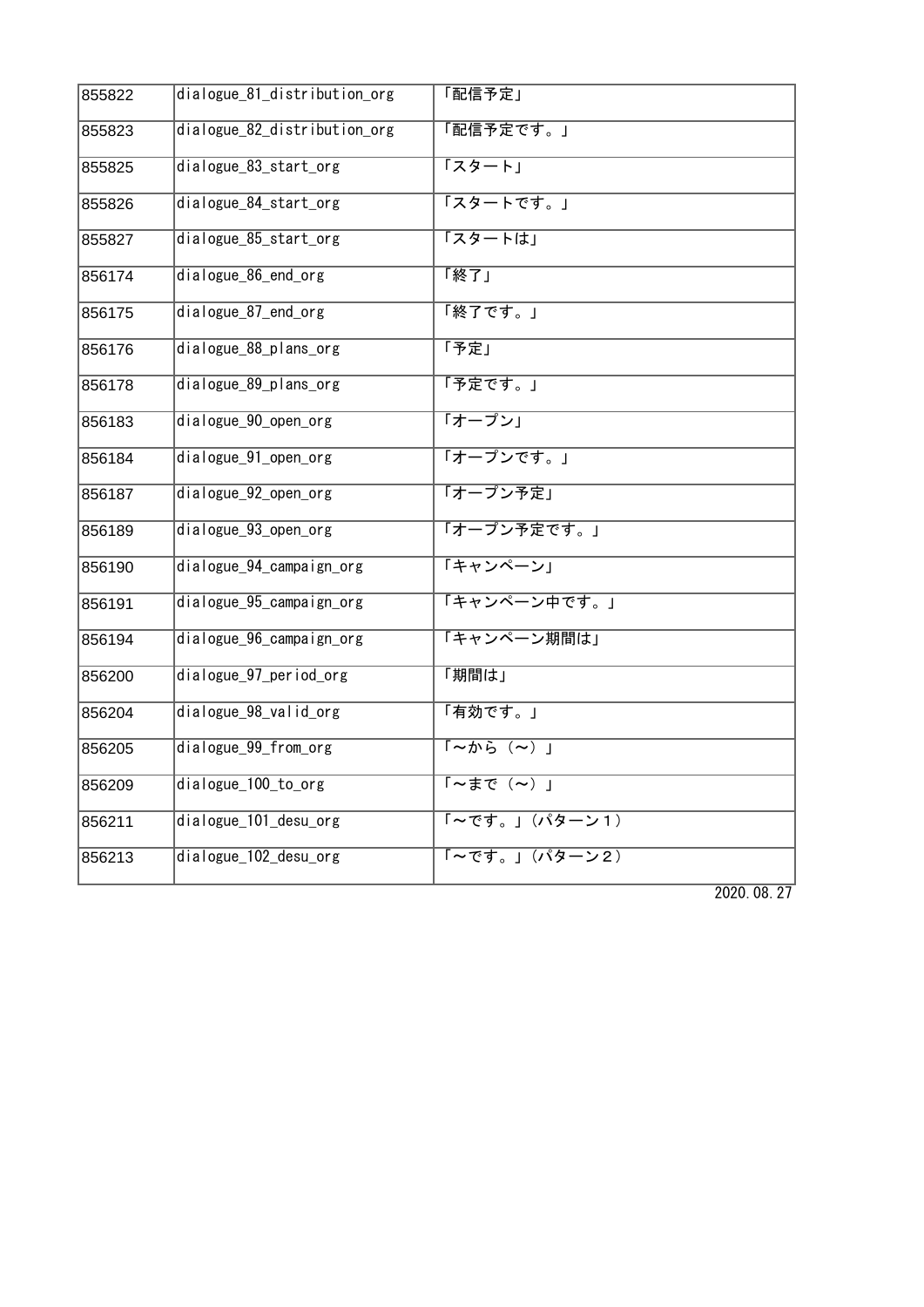## 効果音ライブラリー(ナレーション・「日付ナレーションシリーズ」エフェクト)

## オリジナルのセリフのエフェクトかけた作品です。

| No.(検索No.) タイトル |                            | セリフ         |
|-----------------|----------------------------|-------------|
| 867379          | dialogue_01_january_eff    | 「1月」        |
| 867382          | dialogue_02_february_eff   | [2]         |
| 867387          | dialogue_03_march_eff      | [3]         |
| 867389          | dialogue_04_april_eff      | 「4月 (しがつ) 」 |
| 867393          | dialogue 103 april eff     | 「4月 (よんがつ)」 |
| 867404          | dialogue_05_may_eff        | [5]         |
| 867405          | dialogue_06_june_eff       | T6H         |
| 867407          | dialogue_07_july_eff       | 「7月 (しちがつ)」 |
| 867408          | dialogue_08_july_eff       | 「7月 (なながつ)」 |
| 867409          | dialogue_09_august_eff     | [8]         |
| 867410          | dialogue_10_september_eff  | [9]         |
| 867437          | dialogue_11_october_eff    | 「10月」       |
| 867438          | dialogue_12_november_eff   | 「11月」       |
| 867440          | dialogue_13_december_eff   | 「12月」       |
| 867442          | dialogue_14_this_month_eff | 「今月」        |
| 867445          | dialogue_15_next_month_eff | 「来月」        |
| 867462          | dialogue_16_day_1_eff      | 「1日 (ついたち)」 |
| 867463          | dialogue_104_day_1_eff     | 「1日 (いちにち)」 |
| 867464          | dialogue_17_day_2_eff      | 「2日(ふつか)」   |
| 867465          | dialogue_105_day_2_eff     | 「2日 (ににち) 」 |
| 867515          | dialogue_18_day_3_eff      | 「3日 (みっか)」  |
| 867519          | dialogue_106_day_3_eff     | 「3日 (さんにち)」 |
| 867521          | dialogue_19_day_4_eff      | 「4日 (よっか)」  |
| 867523          | dialogue_107_day_4_eff     | 「4日 (よんにち)」 |
| 867533          | dialogue_20_day_5_eff      | 「5日 (いつか)」  |
| 867535          | dialogue_108_day_5_eff     | 「5日 (ごにち)」  |
| 867537          | dialogue_21_day_6_eff      | 「6日 (むいか)」  |
| 867542          | dialogue_109_day_6_eff     | 「6日 (ろくにち)」 |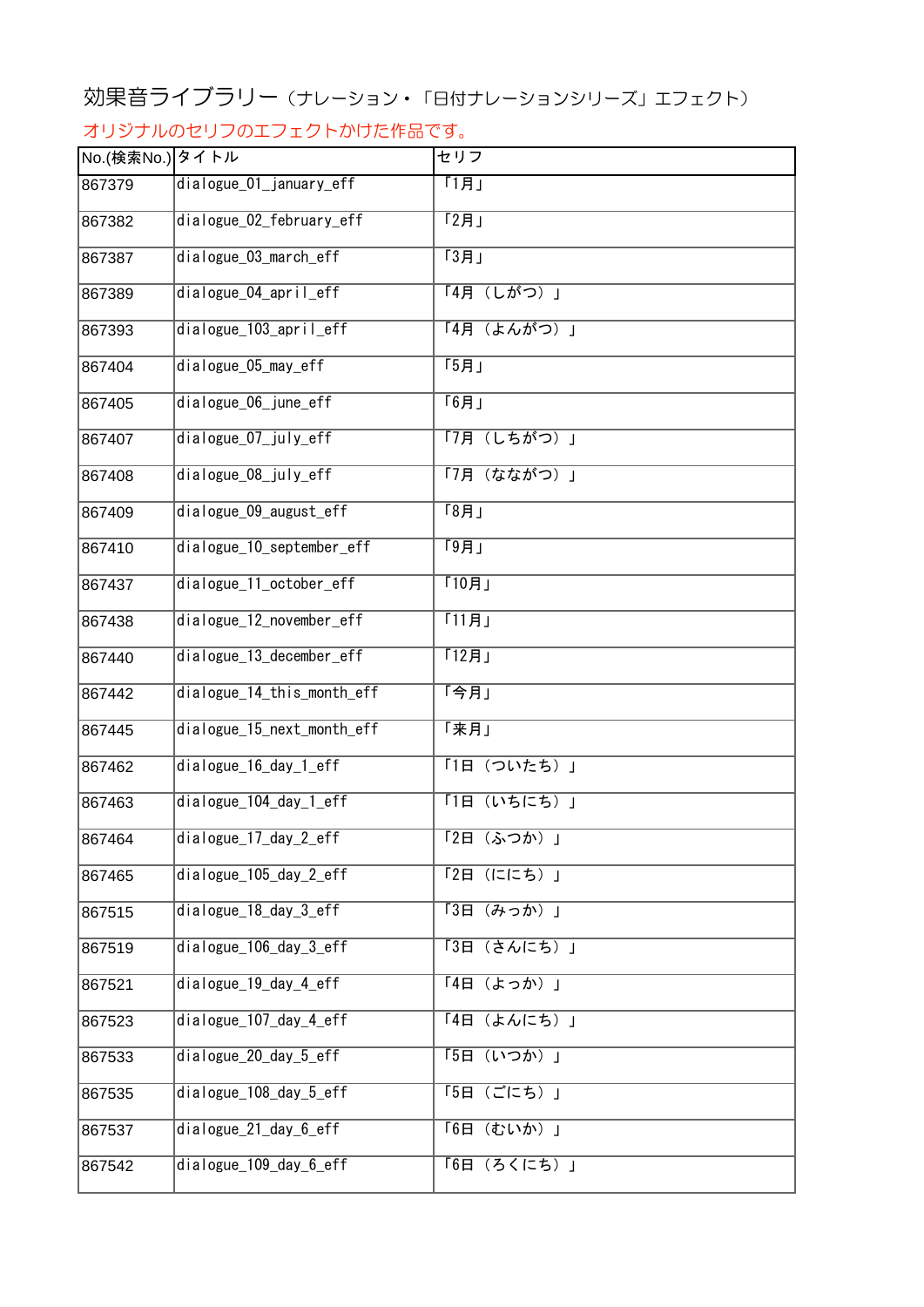| 867543 | dialogue_22_day_7_eff   | (なのか)」<br>「7日    |
|--------|-------------------------|------------------|
| 867548 | dialogue_110_day_7_eff  | 「7日<br>(ななにち)」   |
| 867686 | dialogue_23_day_8_eff   | (ようか)」<br>$F8$ 日 |
| 867687 | dialogue_111_day_8_eff  | F8H<br>(はちにち)」   |
| 867688 | dialogue 24 day 9 eff   | 「9日 (ここのか) 」     |
| 867689 | dialogue_112_day_9_eff  | 「9日 (くにち)」       |
| 867690 | dialogue_25_day_10_eff  | 「10日 (とおか)」      |
| 867691 | dialogue_113_day_10_eff | 「10日 (じゅうにち)」    |
| 867692 | dialogue_26_day_11_eff  | [11B]            |
| 867693 | dialogue_27_day_12_eff  | [12H]            |
| 867694 | dialogue 28 day 13 eff  | [13H]            |
| 867695 | dialogue 29 day 14 eff  | [14B]            |
| 867815 | dialogue_30_day_15_eff  | [15E]            |
| 867816 | dialogue_31_day_16_eff  | [16E]            |
| 867818 | dialogue_32_day_17_eff  | [17E]            |
| 867821 | dialogue_33_day_18_eff  | [18E]            |
| 867825 | dialogue_34_day_19_eff  | 19B              |
| 867827 | dialogue_35_day_20_eff  | 120B             |
| 867828 | dialogue_36_day_21_eff  | [21H]            |
| 868174 | dialogue_37_day_22_eff  | $122$ 日」         |
| 868175 | dialogue_38_day_23_eff  | 123H             |
| 868177 | dialogue_39_day_24_eff  | [24B]            |
| 868179 | dialogue_40_day_25_eff  | [25H]            |
| 868180 | dialogue_41_day_26_eff  | 126H             |
| 868181 | dialogue_42_day_27_eff  | [27E]            |
| 868182 | dialogue_43_day_28_eff  | 128H             |
| 868307 | dialogue_44_day_29_eff  | [29E]            |
| 868309 | dialogue_45_day_30_eff  | [30E]            |
| 868310 | dialogue_46_day_31_eff  | $\sqrt{31H}$     |
| 868311 | dialogue_47_early_eff   | 「上旬」             |
| 868312 | dialogue_48_mid_eff     | 「中旬」             |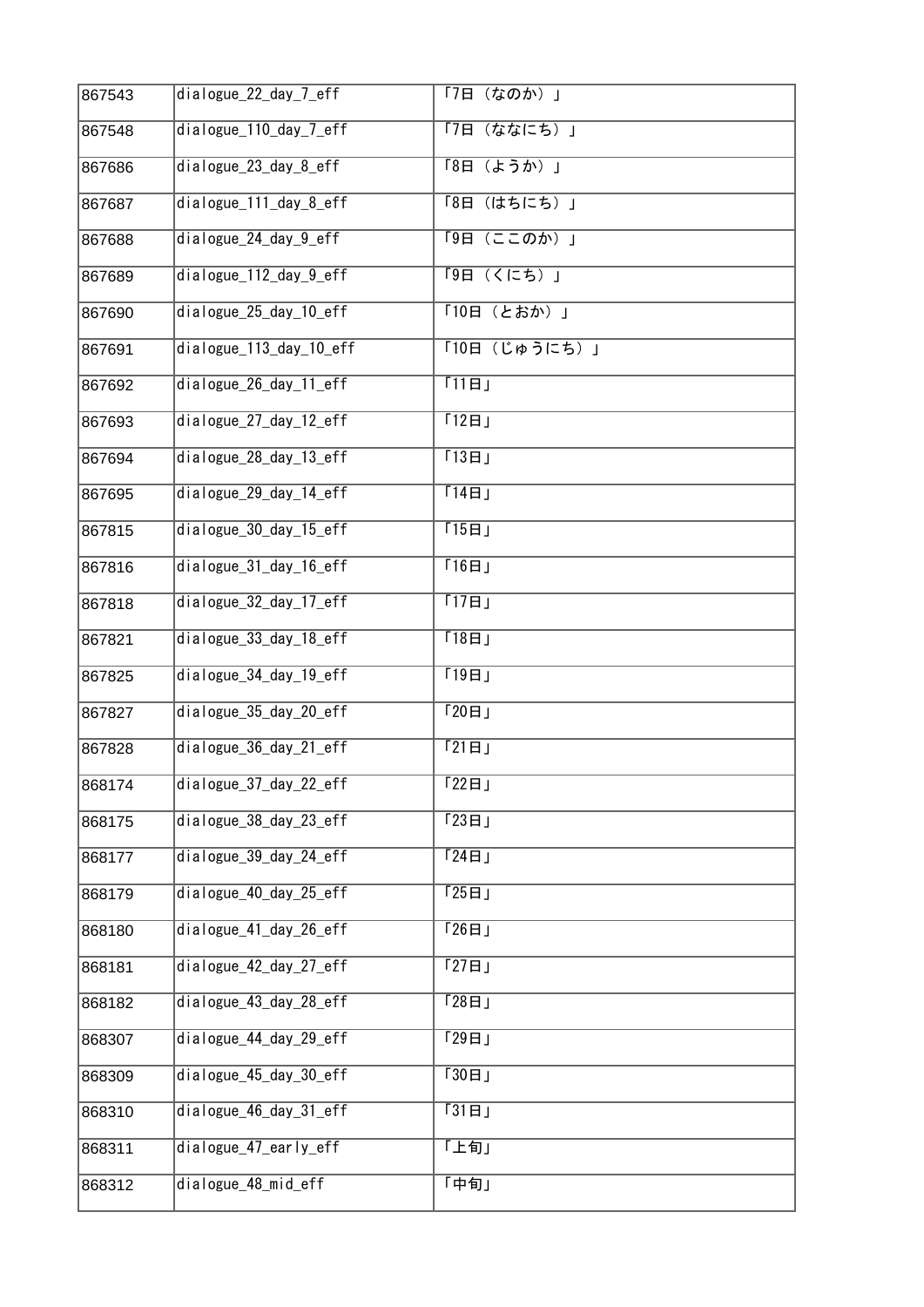| 868313 | dialogue_49_late_eff           | 「下旬」         |
|--------|--------------------------------|--------------|
| 868316 | dialogue 50 monday eff         | 「月曜日」        |
| 868317 | dialogue_51_tuesday_eff        | 「火曜日」        |
| 868318 | dialogue_52_wednesday_eff      | 「水曜日」        |
| 868319 | dialogue_53_thursday_eff       | 「木曜日」        |
| 868321 | dialogue_54_friday_eff         | 「金曜日」        |
| 868323 | dialogue_55_saturday_eff       | 「土曜日」        |
| 868326 | dialogue_56_sunday_eff         | 「日曜日」        |
| 868330 | dialogue_57_holiday_eff        | 「祝日」         |
| 868334 | dialogue_58_New_year's_day_eff | 「元日」         |
| 868335 | dialogue_59_new_year's_eve_eff | 「大晦日」        |
| 868336 | dialogue_60_winter_eff         | 「冬」          |
| 868337 | dialogue_61_spring _eff        | 「春」          |
| 868338 | dialogue_62_summer_eff         | 「夏」          |
| 868340 | dialogue_63_autumn_eff         | 「秋」          |
| 868341 | dialogue_64_next_year_eff      | 「来年」         |
| 868342 | dialogue_65_this_year_eff      | 「今年」         |
| 870314 | dialogue 66 sale al eff        | 「発売」         |
| 870316 | dialogue_67_sale_a2_eff        | 「発売です。」      |
| 870317 | $dialogue_68$ _sale_a $3$ _eff | 「発売は」        |
| 870319 | dialogue_69_sale_b1_eff        | 「発売予定」       |
| 870321 | dialogue 70 sale b2 eff        | 「発売予定です。」    |
| 870323 | dialogue 71 sale b3 eff        | 「発売予定は」      |
| 870330 | dialogue_72_release_eff        | 「リリース」       |
| 871261 | dialogue_73_release_eff        | 「リリース予定」     |
| 871262 | dialogue_74_reserve_eff        | 「ご予約」        |
| 870363 | dialogue_75_reserve_eff        | 「ご予約受付けました。」 |
| 870364 | dialogue_76_reserve_eff        | 「ご予約受付中です。」  |
| 870366 | dialogue_77_reserve_eff        | 「ご予約(は」      |
| 870371 | dialogue_78_distribution_eff   | 「配信」         |
| 870373 | dialogue_79_distribution_eff   | 「配信です」       |